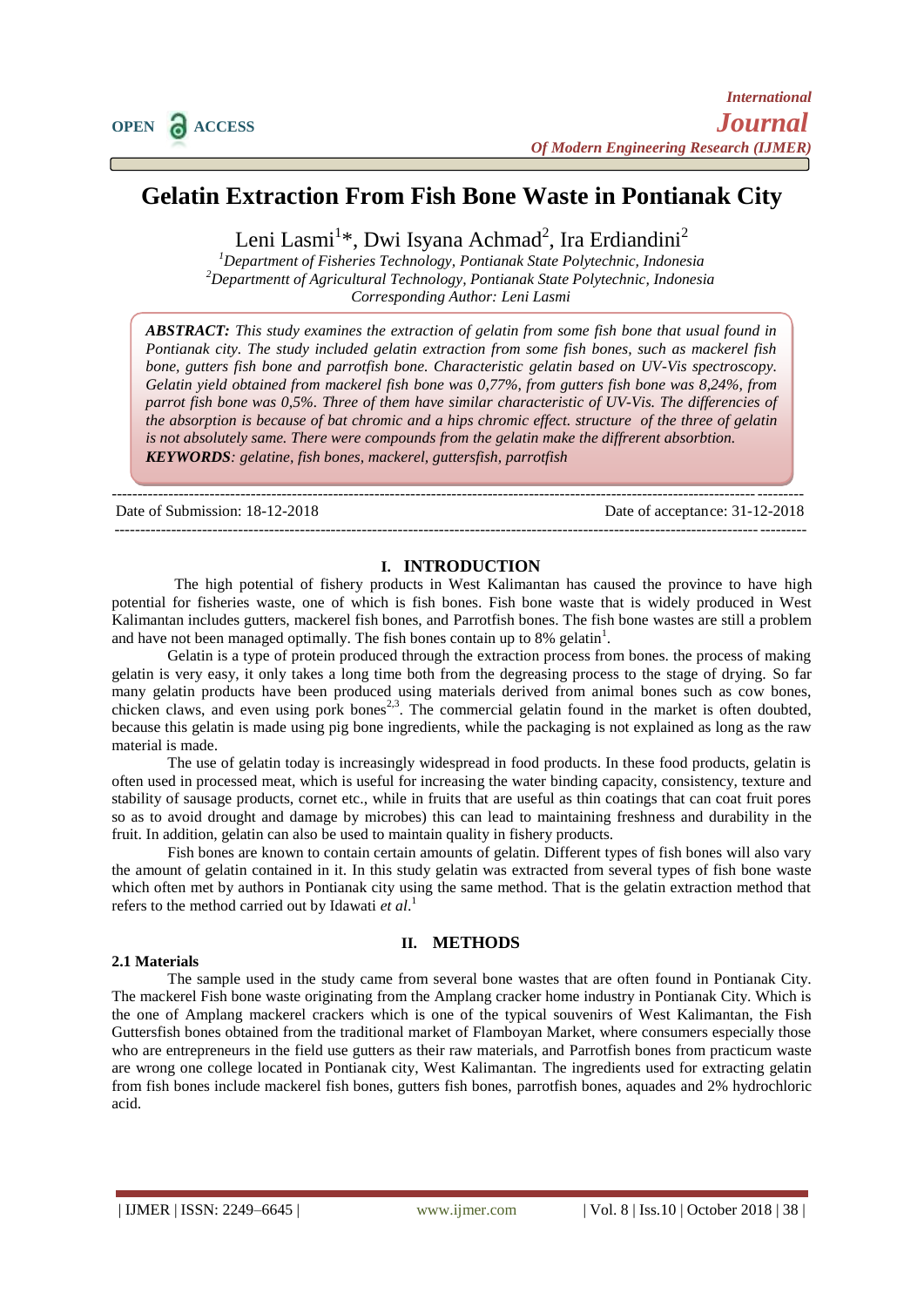## **2.2 Equipments**

The equipment used in this study include universal indicators, whatman paper 40, ordinary filter paper, Buchner filters, erlenmeyer, measuring cups, analytic balance, water bath, freeze drying, UV-Viss spectrophotometer.

### **2.3 Isolation and Characterization of Gelatine**

Isolation of gelatin from fish bone namely fish bones cleaned from remnants of meat and fat that was still attached (degreasing) by soaking in water using a water bath at  $80^{\circ}$ C for 30 minutes. Then the bones are cleaned with a brush and then drained and cut into small pieces (2‒3 cm) to expand the surface. The raw material that has been cleaned is then soaked with HCl with a concentration of 2% in the Erlenmeyer glass for 60 hours (every 24 hours the solution is replaced) until ossein (soft bone) is formed, ossein is washed using tap water until the pH is neutral (pH  $5-6$ )<sup>4</sup>.

Ossein is put into an erlenmeyer glass and added with distilled water in a ratio of 1: 3 (b/b). Then extracted in a water bath at 70°C for 7 hours, then filtered with whatman 40 filter paper. Filtrate obtained from the extraction then dried using a rotary evaporator followed by drying using freeze drying. The gelatin obtained was then weighed and the functional group was characterized using UV-Vis<sup>5</sup>.

# **III. RESULTS AND DISCUSSION**

Fish bone waste used in the research is Mackerel Fish Bone, Gutter Fish Bone, and Parrotfish Fish Bone. Tengiri Fish Bone Waste used is UKM waste of Amplang crackers which are widely found in Pontianak City, Nile Fish Bone Waste is obtained from practicum waste produced from one of the country's top universities in the city of Pontianak and gutters which are easily found in traditional markets as organic waste.

solation of gelatin from fish bones is done, namely fish bones cleaned from remnants of meat and fat that is still attached (degreasing) by soaking in water using a water bath at  $80^{\circ}$ C for 30 minutes<sup>1</sup>. Then the bones are cleaned with a brush and then drained and cut into small pieces  $(2-3$  cm) to expand the surface<sup>6,7</sup>. This clean fish bone is weighed as the initial weight of the bone. After depressing, the fish bones are then demineralized to remove minerals contained in the bone, by soaking the bones in a 2% HCl solution in an erlenmeyer glass for 60 hours (every 24 hours the solution is replaced) until the bones become soft (osein), ossein then washed using running tap water until the pH is neutral (pH  $5-6$ )<sup>8,9</sup>.

Gelatin was extracted from osein by soaking osesin in distilled water with a ratio of 1: 3 (b / b) at  $70^{\circ}$ C for 7 hours. The extract obtained from the extraction was then dried using a rotary evaporator followed by drying using freeze drying. This dry gelatin is weighed as the weight of the gelatin yield. The yield of fish bone gelatin can be seen in table 1.

| Nο | Fish bone   | Gelatine yield (%) |
|----|-------------|--------------------|
|    | Mackerel    | 0.77               |
|    | Gutterfish  | 8.24               |
| 2  | Parrotsfish | ი รი               |

**Table 1**. The yield of gelatin for mackerel fish bone, parrotsfish bone and gutterfish bone

The solids of gelatin produced from these three bones have different colors. Gelatin color of brownish brown mackerel fish bone, gelatin color of golden yellow parrotfish while gelatin color of brownish yellow taro fish bone. The results of the analysis The color of the gelatin solid are shown in Figure 1.



**Figure 1.** Solids gelatin from the extraction process of a) Mackerel Fish b) parrots fish c) Gutter Fish

These fish bone gelatins are both mackerel fish bones, parrots fish bones and gutter fish bones which are then characterized using a UV-Vis spectrometer. Characterization of fish bone gelatin can be seen in Figure 2.